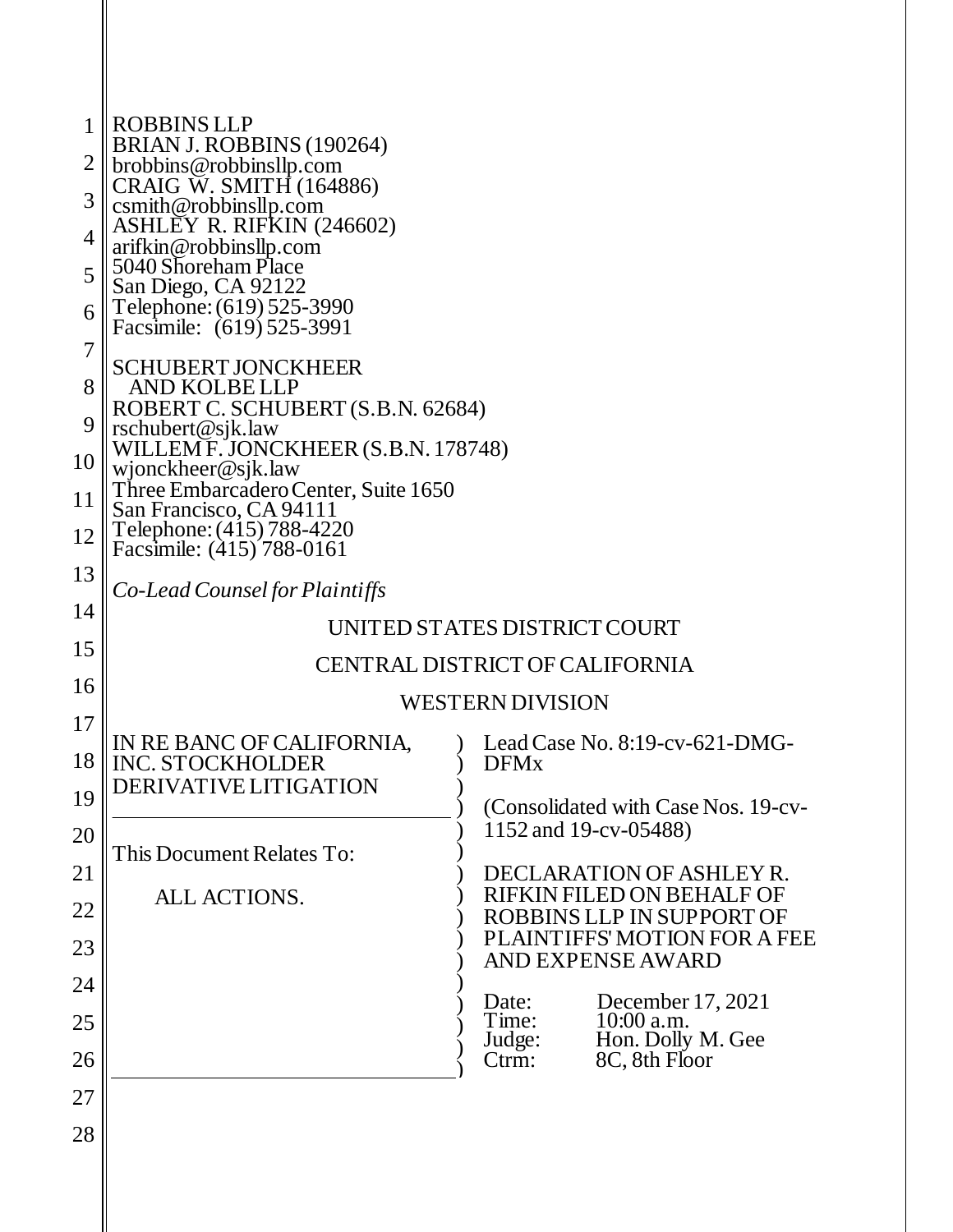I, Ashley R. Rifkin, declare as follows:

2 4 5 6 7 8 1. I am Of Counsel with the firm Robbins LLP. Robbins LLP ("Robbins") is Co-Lead Counsel of record for plaintiffs Kristopher Gordon and Colleen Witmer ("Plaintiffs"), individually and derivatively on behalf of nominal defendant Banc of California, Inc. ("Banc" on the "Company") in the above-captioned action ("Derivative Action").<sup>1</sup> I am admitted to practice before the court of the State of California. The testimony provided herein is based on my own personal knowledge, information and belief and, if called upon, I could and would competently testify thereto.

 $\overline{Q}$ 10 2. I submit this declaration in support of Plaintiffs' Motion for a Fee and Expense Award, which is being filed contemporaneously herewith.

11 12 13 14 15 16 17 18 19 20 21 22 23 24 25 3. My firm seeks attorneys' fees and reimbursement of expenses for the work performed as Co-Lead Counsel. In that capacity, Robbins engaged in multiple tasks that resulted in the successful resolution of the Derivative Action. Robbins' work included, among other things: (i) conducting pre-suit/pre-demand investigation and analyses, including reviewing Banc's press releases, public statements, U.S. Securities and Exchange Commission filings, and analysts' reports and advisories about the Company; (iii) researching potential conflicts of interests between any of Banc's directors, including newly appointed directors; (iv) researching the applicable law with respect to potential derivative claims and defenses thereto; (v) drafting litigation demands directed to Banc's Board of Directors, and correspondence related thereto; (vi) drafting an inspection demand, pursuant to California Corporations Code section 1601, requesting internal books and records regarding Banc's Board of Director's decision to reject the litigation demand, and correspondence related thereto; (vii) monitoring developments in the related securities class action, in addition to related litigation between Banc and certain former executives and directors; (viiii) conducting damages analyses; (ix) reviewing and analyzing Banc's

26

3

<sup>27</sup> 28 j <sup>1</sup> Unless otherwise defined herein, capitalized terms shall have the meanings ascribed to them in the Amended Corrected Stipulation and Agreement of Settlement, dated September 27, 2021 (ECF No. 120), and the Memorandum of Points and Authorities in Support of Motion for Final Approval of Derivative Settlement, filed concurrently.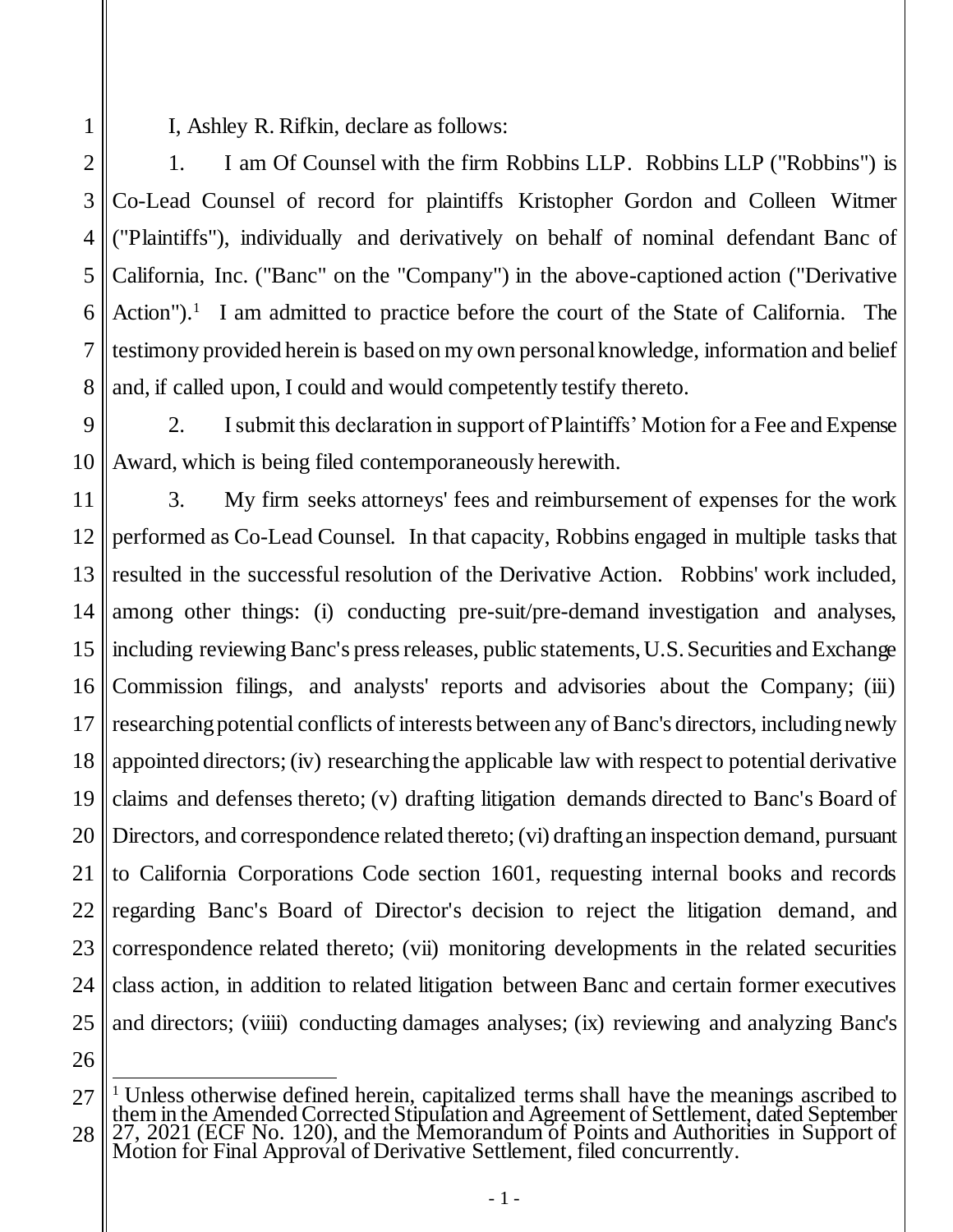1 2 3 4 5 internal corporate governance documents and comparing Banc's policies with best practices of comparable companies; (x) preparing a joint settlement demand and negotiating the Settlement. Robbins also assisted in drafting the Stipulation of Settlement and the preliminary and final approval papers: however, such work has not been included in Robbins' lodestar submitted for the Court's consideration.

6 7 8 9 10 11 4. My firm undertook this representation on a wholly contingent basis, with the understanding that we would receive no compensation, and our expenses would not be reimbursed, unless our efforts resulted in the recovery of a substantial benefit for Banc. None of the attorneys' fees and expenses submitted to this Court have been paid from any source or have been the subject of any prior request or prior award in any litigation or other proceeding.

12 13 14 15 16 17 18 19 20 21 5. From the inception of Plaintiffs' Counsel's pre-filing investigation into the alleged wrongdoing through April 6, 2021, when the settling Parties executed a Memorandum of Understanding ("MOU") documenting the substantive terms of the Settlement, Robbins devoted 950 hours to the litigation, representing total lodestar of \$485,911.25. Robbins' lodestar was prepared from contemporaneous, daily time records prepared and maintained by the firm. Robbins' hourly rates, as reflected in the chart in paragraph 6 below, are Robbins' usual and customary rates. These rates are set based on market rates for attorneys of comparable skill and experience, and they have been approved by federal and state courts throughout the nation, including this Court. *See* Exhibit A attached hereto (firm résumé).

22 23 6. The chart below summarizes the hours, hourly rates, and lodestar of each Robbins attorney and professional support staff employee who worked on this matter:

| <b>NAME</b>              | <b>POSITION<sup>2</sup></b> | <b>HOURS</b> | <b>RATE</b> | <b>TOTAL</b> |
|--------------------------|-----------------------------|--------------|-------------|--------------|
| Craig W. Smith           |                             | 44.75        | \$975       | \$43,631.25  |
| <b>Gregory Del Gaizo</b> |                             | 37.50        | \$875       | \$32,812.50  |
| Ashley R. Rifkin         | ОC                          | 308.50       |             | \$256,700.00 |
| Jonathan D. Bobak        |                             | 213.75       |             | \$80,156.25  |

2 (P) Partner; (OC) Of Counsel; (A) Associate; (PL) paralegal.

24

25

26

27

28

- 2 -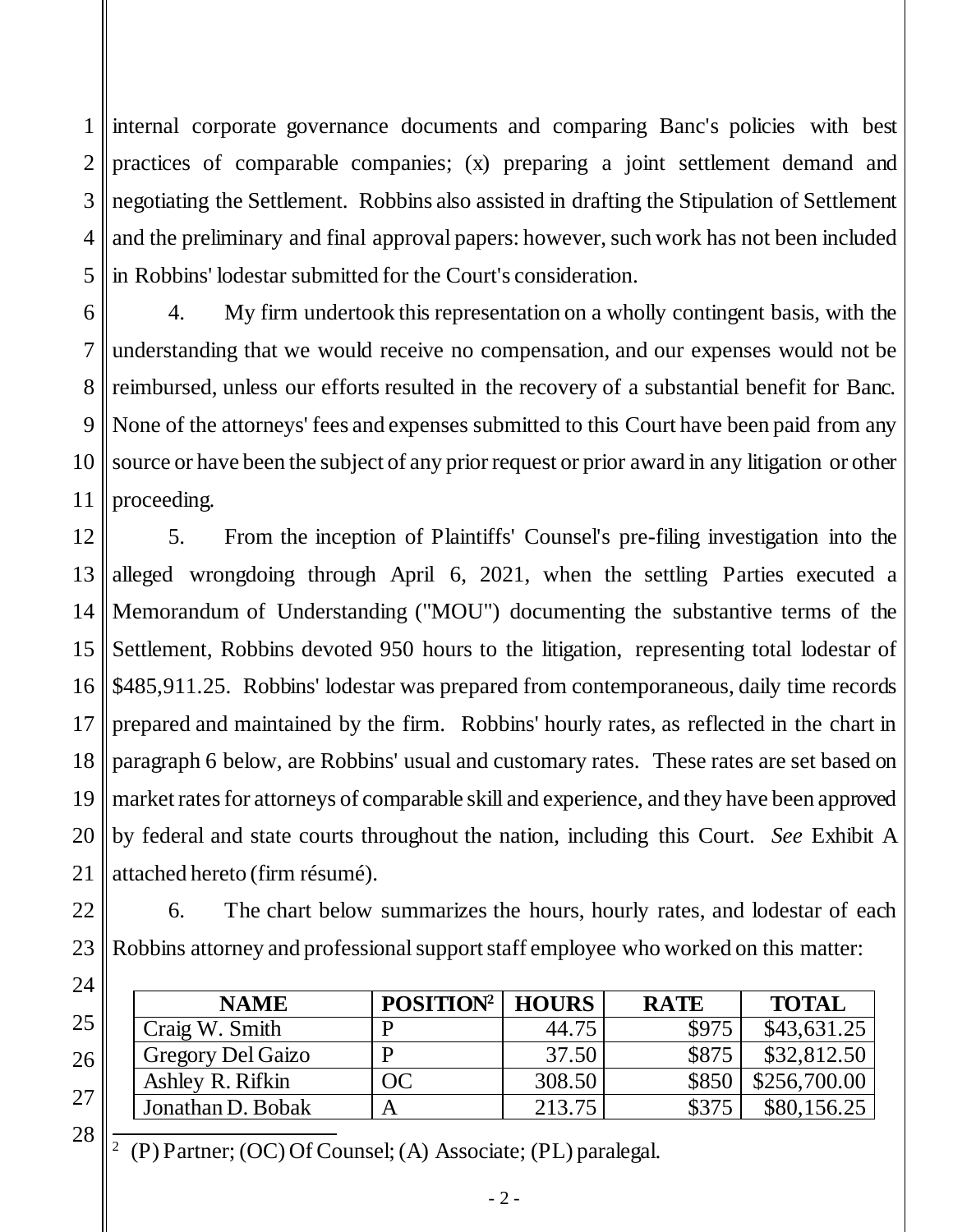| <b>HOURS</b>                    |     |        | <b>LODESTAR</b> | \$485,911.25 |
|---------------------------------|-----|--------|-----------------|--------------|
| <b>TOTAL</b>                    |     |        | <b>TOTAL</b>    |              |
| Corporate Research <sup>3</sup> |     | 249.25 | $$177^4$        | \$42,915.00  |
| Jorgeanne A. Cabuhat            | PL  | 8.75   | \$305           | \$2,668.75   |
| Anna Marie Miller               | PL. | 28.00  | \$305           | \$8,540.00   |
| Jennifer L Silverwood           | PL  | 72.50  | \$255           | \$18,487.50  |

7. Set forth in paragraphs 8 through 10 below is a detailed breakdown of the hours spent by my firm during three distinct phases on the case, in particular: (a) pre-filing investigation of the claims leading up to the filing of plaintiff Donald Johnston's ("Plaintiff Johnston") initial demand refused complaint filed in this action (May 7, 2018 through June 10, 2019); (b) litigation activity in the demand refused action following the filing of Plaintiff Johnston's initial complaint and through consolidation with the *Gordon* and *Witmer* actions (June 11, 2019 through December 11, 2019); and (c) settlement negotiations leading to the negotiation and signing of the MOU (December 12, 2019 through April 6, 2021).

8. Pre-filing Investigation: The chart below describes the hours and lodestar incurred by each timekeeper at my firm during the period May 7, 2018 through June 10, 2019, along with a short description of the work done:

19

<sup>21</sup> 22 23 24 25 26 l <sup>3</sup> Robbins's Corporate Research department consists of a group of trained professionals dedicated to investigating various acts of corporate malfeasance. The Corporate Research team conducted factual research and investigation, including, among other things: researching and identifying facts that formed the basis of the allegations; monitoring, analyzing, and circulating to the members of the litigation team relevant public filings, media articles, and other public information; researching and identifying relevant information concerning Banc's existing corporate governance structure, as well as governance in comparable companies; and conducting research into and analysis of the potential damages suffered by Banc as a result of the wrongdoing. The non-attorney time devoted to this matter by the Corporate Research department substantially reduced the number of attorney hours required to effectively prosecute the action and reduced Robbins's average effective billing rate and lodestar.

<sup>28</sup> <sup>4</sup> Corporate Research's hourly rate of \$177 is a blended hourly rate. The hourly rate of the individual members of Corporate Research range from \$125-\$195, and the Manager of Corporate Research has an hourly rate of \$300.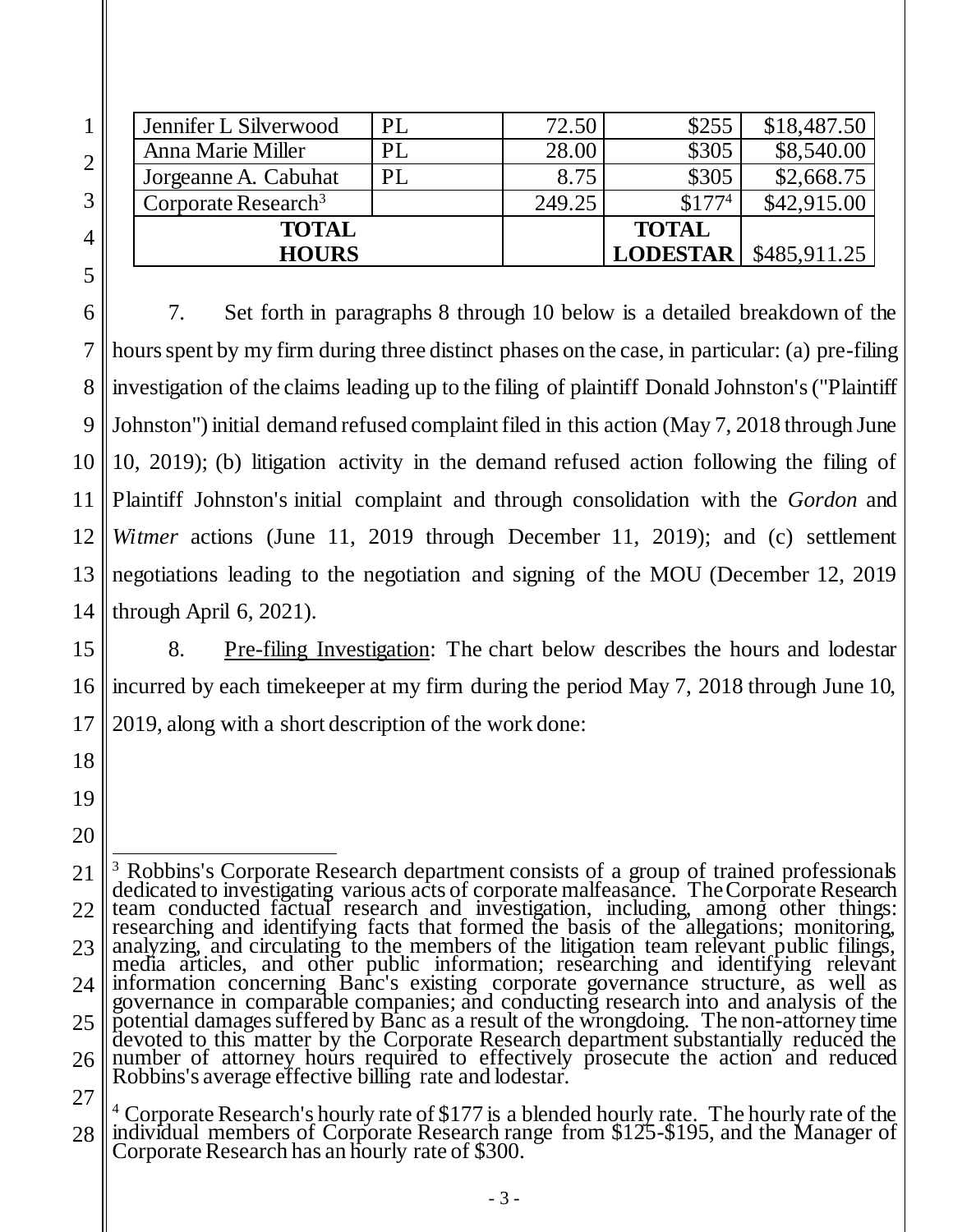| <b>TIMEKEEPER</b>                                   | <b>LODESTAR</b> | <b>DESCRIPTION OF WORK</b>                                                                                                                                                                                                                                                                                                                                                                 |  |
|-----------------------------------------------------|-----------------|--------------------------------------------------------------------------------------------------------------------------------------------------------------------------------------------------------------------------------------------------------------------------------------------------------------------------------------------------------------------------------------------|--|
| Craig W. Smith (P)<br>(2 hours)                     | \$1,950.00      | Oversaw high-level strategy regarding<br>issuance of litigation demand, inspection<br>demand, and filing of demand refused<br>complaint                                                                                                                                                                                                                                                    |  |
| Greg Del Gaizo (P)<br>(35 hours)                    | \$30,625.00     | Factual and legal research into alleged<br>wrongdoing; managed associate drafting<br>litigation demand; drafted inspection<br>demand and correspondence related thereto;<br>drafted complaint<br>Discussions regarding strategy for filing<br>demand refused case, and taking over the<br>litigation post filing<br>Factual research into alleged wrongdoing;<br>drafted litigation demand |  |
| Ashley R. Rifkin $(OC)^5$<br>$(1.25 \text{ hours})$ | \$1,062.50      |                                                                                                                                                                                                                                                                                                                                                                                            |  |
| Jonathan D. Bobak (A)<br>$(34.75 \text{ hours})$    | \$13,031.25     |                                                                                                                                                                                                                                                                                                                                                                                            |  |
| Anna Marie Miller (P)<br>$(24.5 \text{ hours})$     | \$7,472.50      | Reviewing litigation demand, inspection<br>demand, and correspondence regarding<br>same; reviewing complaint and coordinating<br>filing thereof                                                                                                                                                                                                                                            |  |
| <b>Corporate Research</b><br>(111 hours)            | \$19,748.75     | Factual research into alleged wrongdoing;<br>monitored related cases; research into<br>potential conflicts of interest among<br>directors and the committee formed to<br>investigate the litigation demand                                                                                                                                                                                 |  |
| <b>Total Lodestar</b>                               | \$73,890.00     |                                                                                                                                                                                                                                                                                                                                                                                            |  |

19 20 21 9. Litigation Activity in the Consolidated Action: The chart below describes the hours and lodestar incurred by each timekeeper at my firm during the period June 11, 2019 through December 11, 2019, along with a short description of the work done

| 22   |                                     |                 |                                               |
|------|-------------------------------------|-----------------|-----------------------------------------------|
|      | <b>TIMEKEEPER</b>                   | <b>LODESTAR</b> | <b>DESCRIPTION OF WORK</b>                    |
| 23   |                                     |                 | Oversaw high-level strategy regarding         |
| $24$ | Craig W. Smith (P)<br>(31.25 hours) | \$30,468.75     | litigation, consolidation, leadership, and    |
|      |                                     |                 | allegations                                   |
| $25$ | Greg Del Gaizo (P)<br>(2.25 hours)  | \$1,968.75      | Conferences with attorneys that will take the |
| $26$ |                                     |                 | case over after filing the complaint          |

28 <sup>5</sup> I, Ashley R. Rifkin, was a Partner with Robbins during the majority of the litigation of this matter, but stepped down to Of Counsel in 2021.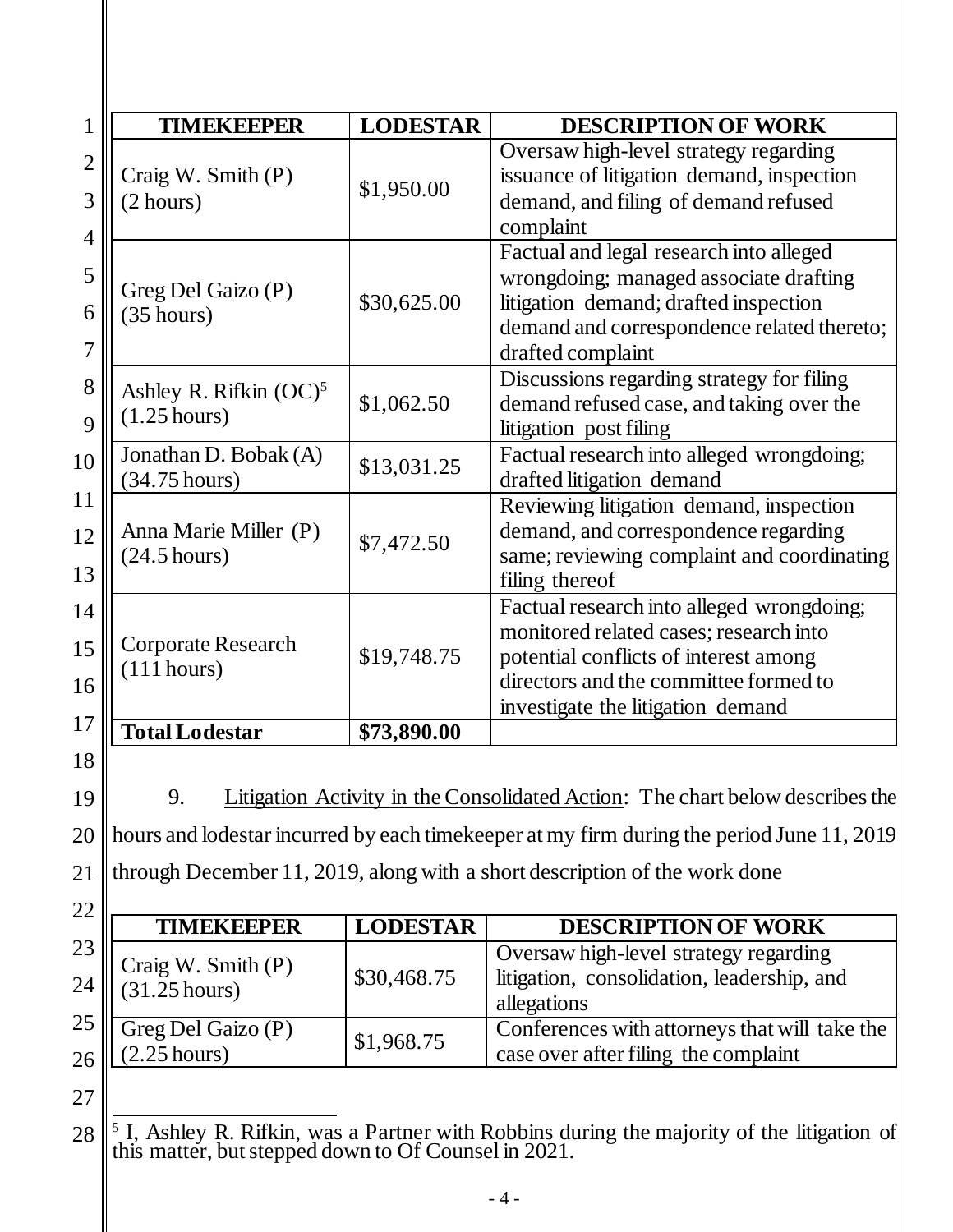| 1              |                                                  |              | Managed litigation strategy; coordinated                                                  |  |  |
|----------------|--------------------------------------------------|--------------|-------------------------------------------------------------------------------------------|--|--|
| $\overline{2}$ |                                                  |              | with plaintiffs' counsel regarding                                                        |  |  |
| 3              |                                                  |              | coordination, consolidation, and leadership;<br>edited stipulation to consolidate, and    |  |  |
|                |                                                  |              | implemented revisions after initial                                                       |  |  |
| 4              |                                                  |              | stipulation was denied; attendance and                                                    |  |  |
| 5              |                                                  | \$146,412.50 | preparation for consolidation hearing;                                                    |  |  |
| 6              |                                                  |              | reviewed consolidated complaint;                                                          |  |  |
|                | Ashley R. Rifkin (OC)                            |              | coordinated with counsel for defendants                                                   |  |  |
| 7              | $(172.25 \text{ hours})$                         |              | regarding request for staggered briefing on                                               |  |  |
| 8              |                                                  |              | the motion to dismiss and a potential stay;                                               |  |  |
| 9              |                                                  |              | conferences and related research regarding<br>voluntarily dismissing defendant Sugarman;  |  |  |
|                |                                                  |              | ongoing factual research; reviewed draft of                                               |  |  |
| 10             |                                                  |              | November 15, 2019 Demand, and                                                             |  |  |
| 11             |                                                  |              | correspondence regarding same; preliminary                                                |  |  |
| 12             |                                                  |              | research into Banc's corporate governance in                                              |  |  |
|                |                                                  |              | anticipation of sending a settlement demand                                               |  |  |
| 13             |                                                  |              | Drafted certain papers related to                                                         |  |  |
| 14             |                                                  |              | consolidation; factual research in support of<br>consolidated complaint; ongoing factual  |  |  |
| 15             | Jonathan D. Bobak (A)<br>$(135.5 \text{ hours})$ | \$50,812.50  | research in support of November 15, 2019                                                  |  |  |
| 16             |                                                  |              | Demand, and drafted correspondence                                                        |  |  |
|                |                                                  |              | regarding same; research into Banc's                                                      |  |  |
| 17             |                                                  |              | corporate governance and began drafting                                                   |  |  |
| 18             |                                                  |              | settlement demand                                                                         |  |  |
| 19             |                                                  |              | Coordinating with process service regarding                                               |  |  |
|                | Anna Marie Miller (P)<br>(3 hours)               | \$915.00     | service of summons and complaint;<br>conferences with other paralegals regarding          |  |  |
| 20             |                                                  |              | consolidated amended complaint                                                            |  |  |
| 21             |                                                  |              | Drafted, reviewed, and coordinated filing of                                              |  |  |
| 22             |                                                  |              | many documents filed during the course of                                                 |  |  |
|                |                                                  |              | the litigation, including the stipulation for                                             |  |  |
| 23             | Jennifer L. Silverwood<br>(P)                    |              | consolidation; drafted notices of lawsuit and                                             |  |  |
| 24             |                                                  |              | waivers, notices of appearance, and notices                                               |  |  |
| 25             |                                                  | \$13,897.50  | of hearing; provided attorneys with local<br>rules; research into court rules and judge's |  |  |
|                | $(54.5 \text{ hours})$                           |              | rules; research into voluntary dismissal;                                                 |  |  |
| 26             |                                                  |              | reviewed November 15, 2019 Demand, and                                                    |  |  |
| 27             |                                                  |              | correspondence regarding same; assisted                                                   |  |  |
| 28             |                                                  |              | with filing consolidated complaint; reviewed                                              |  |  |
|                |                                                  |              | settlement demand                                                                         |  |  |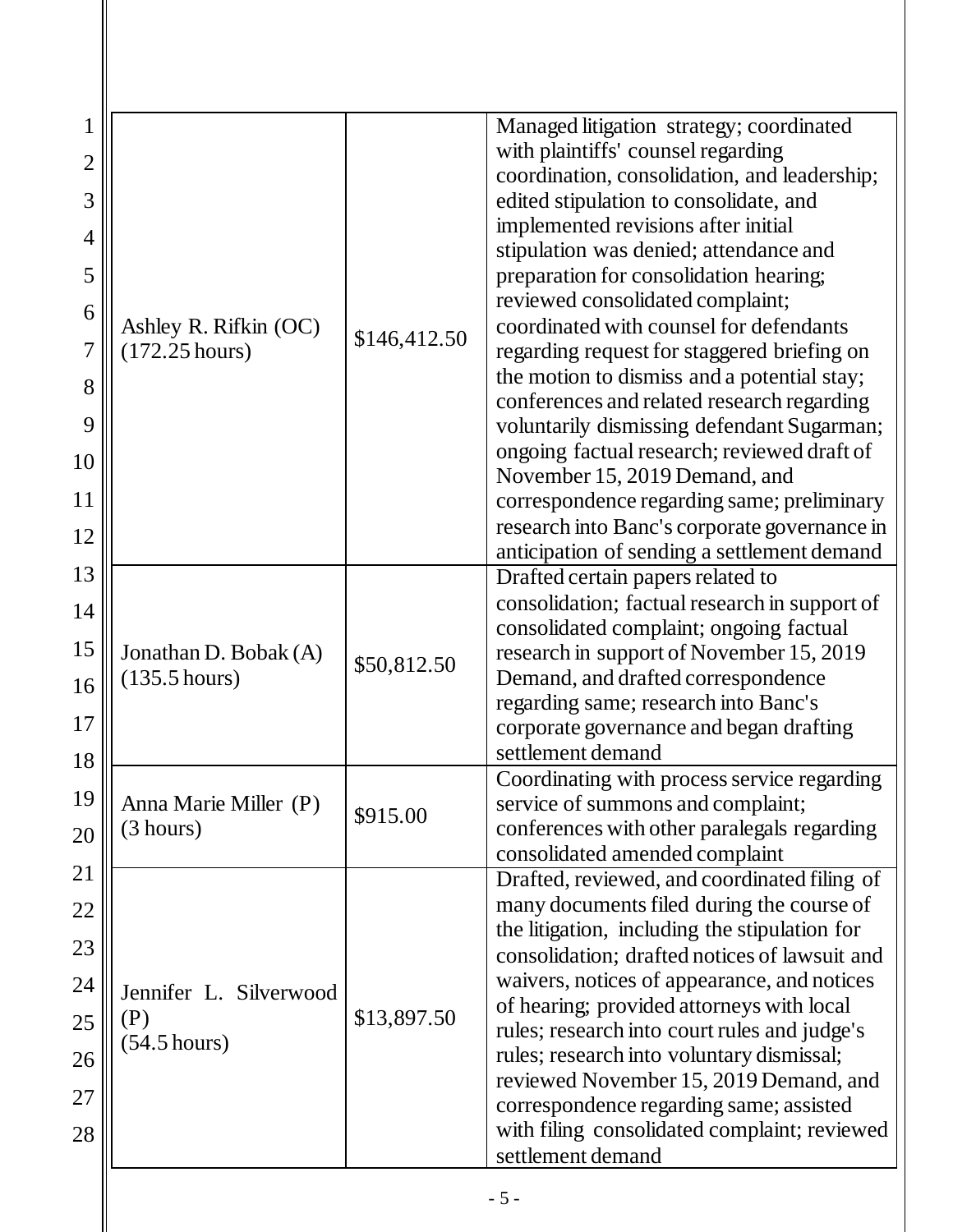| $\mathbf 1$<br>$\overline{2}$                | Cabuhat<br>Jorgeanne A.<br>(P)<br>$(8.75 \text{ hours})$ | \$2,668.75      | Reviewed documents related to voluntary<br>dismissal of Sugarman; reviewed<br>consolidated complaint and exhibits thereto                                                                                                                                                                                                                                                                                                                                                                                        |
|----------------------------------------------|----------------------------------------------------------|-----------------|------------------------------------------------------------------------------------------------------------------------------------------------------------------------------------------------------------------------------------------------------------------------------------------------------------------------------------------------------------------------------------------------------------------------------------------------------------------------------------------------------------------|
| 3<br>4<br>5                                  | <b>Corporate Research</b><br>$(102.25 \text{ hours})$    | \$17,767.50     | Ongoing factual research, including research<br>in support of consolidated complaint and<br>November 15, 2019 Demand; continued to<br>monitor related cases; research into potential<br>damages                                                                                                                                                                                                                                                                                                                  |
| 6                                            | <b>Total Lodestar</b>                                    | \$264,911.25    |                                                                                                                                                                                                                                                                                                                                                                                                                                                                                                                  |
| 7<br>8<br>$\mathbf Q$<br>10                  | 10.                                                      |                 | Settlement Negotiations: The chart below describes the hours and lodestar<br>incurred by each time keeper at my firm during the period during the period December 12,<br>2019 through April 6, 2021, along with a short description of the work done                                                                                                                                                                                                                                                             |
| 11                                           | <b>TIMEKEEPER</b>                                        | <b>LODESTAR</b> | <b>DESCRIPTION OF WORK</b>                                                                                                                                                                                                                                                                                                                                                                                                                                                                                       |
| 12<br>13<br>14                               | Craig W. Smith (P)<br>(11.5)                             | \$11,212.50     | Oversaw high-level strategy regarding<br>litigation and agreement to stay; settlement<br>demand; and research into potential<br>damages                                                                                                                                                                                                                                                                                                                                                                          |
| 15<br>16                                     | <b>Gregory Del Gaizo</b><br>$(.25 \text{ hours})$        | \$218.75        | Discussed strategy with attorneys on case<br>regarding potential voluntary dismissal of<br>Sugarman                                                                                                                                                                                                                                                                                                                                                                                                              |
| 17<br>18<br>19<br>20<br>21<br>22<br>23<br>24 | Ashley R. Rifkin (OC)<br>$(128.5 \text{ hours})$         | \$109,225.00    | Managed litigation and settlement strategy;<br>reviewed Banc's internal corporate<br>governance policies, and compared to best<br>practices; edited settlement demand;<br>negotiated with counsel for Banc regarding<br>corporate governance component of<br>settlement; drafted counter-proposals related<br>to corporate governance, and research<br>related thereto; research into statute of<br>limitations expiration and strategy related to<br>same; ongoing factual investigation; drafted<br><b>MOU</b> |
| 25<br>26                                     | Jonathan D. Bobak (A)<br>$(43.5 \text{ hours})$          | \$16,312.50     | Research in support of settlement demand;<br>assisted with drafting related to ongoing<br>corporate governance negotiations                                                                                                                                                                                                                                                                                                                                                                                      |
| 27<br>28                                     | Anna Marie Miller (P)<br>$(.5 \text{ hours})$            | \$152.50        | High-level maintenance of litigation file                                                                                                                                                                                                                                                                                                                                                                                                                                                                        |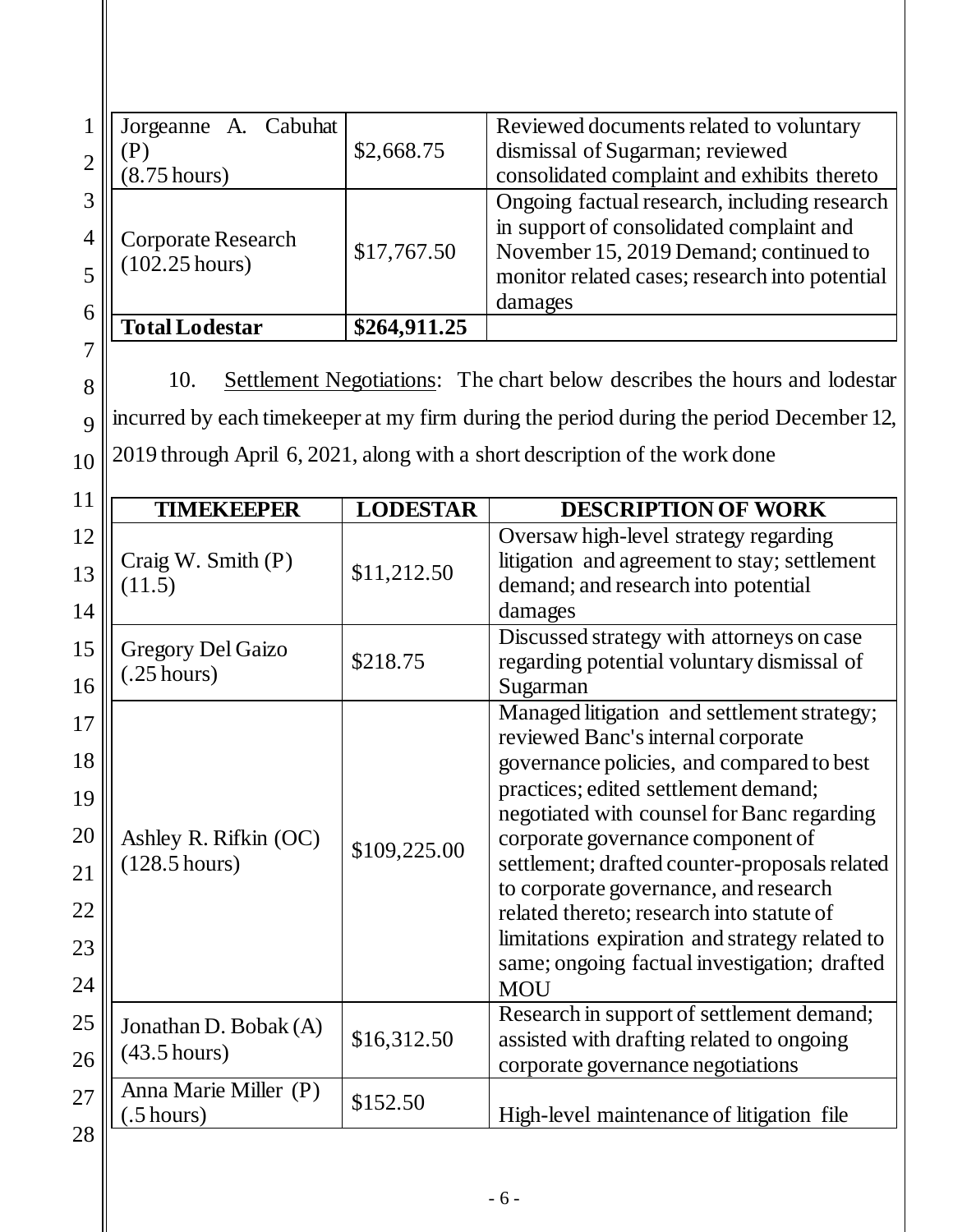| <b>Total Lodestar</b>                        | \$147,110.00 |                                                                                                                                                                                                                                                    |
|----------------------------------------------|--------------|----------------------------------------------------------------------------------------------------------------------------------------------------------------------------------------------------------------------------------------------------|
| Corporate Research<br>$(29.5 \text{ hours})$ | \$5,398.75   | Ongoing factual investigation and research<br>into potential damages; research into<br>potential conflicts among directors,<br>including newly appointed directors                                                                                 |
| Jennifer L. Silverwood<br>18 hours)          | \$4,590.00   | Reviewing stipulation regarding briefing<br>schedule; research related to judge transfer,<br>including reviewing new judge's standing<br>order, drafting service and proof of service<br>therefore; reviewing settlement demand;<br>reviewing MOUs |

10 11 12 13 14 15 16 17 18 11. As the attorney responsible for supervising my firm's work on this case, I reviewed Robbins'stime and expense records to prepare this Declaration. The purpose of this review was to confirm both the accuracy of the time entries and expenses and the necessity for, and reasonableness of, the time and expenses committed to the litigation. As a result of this review, reductions were made in the exercise of counsel's judgment. In addition, Robbins has only submitted time through execution of the MOU, and therefore, has excluded all time spent: (i) negotiating attorneys' fees; (ii) drafting and negotiating the Stipulation of Settlement; and (iii) drafting motions in support of preliminary and final approval of the settlement and Plaintiffs' Motion for a Fee and Expense Award.

19 20 21 22 23 24 25 12. Following this review and the adjustments made, I believe that the time reflected in my firm's lodestar calculation and the expenses for which reimbursement is sought as stated in this declaration are reasonable in amount and were necessary for the effective and efficient prosecution and resolution of the Action. I supervised and worked directly with the attorneys and other professional staff who billed time to this matter. I can aver that the hours reported and the work they reflect were reasonably necessary to the successful commencement, prosecution, and settlement of the derivative claims.

26 13. Robbinsincurred a total of \$4,470.23 in unreimbursed expenses in connection with the prosecution of the Derivative Action, as summarized in the chart below: